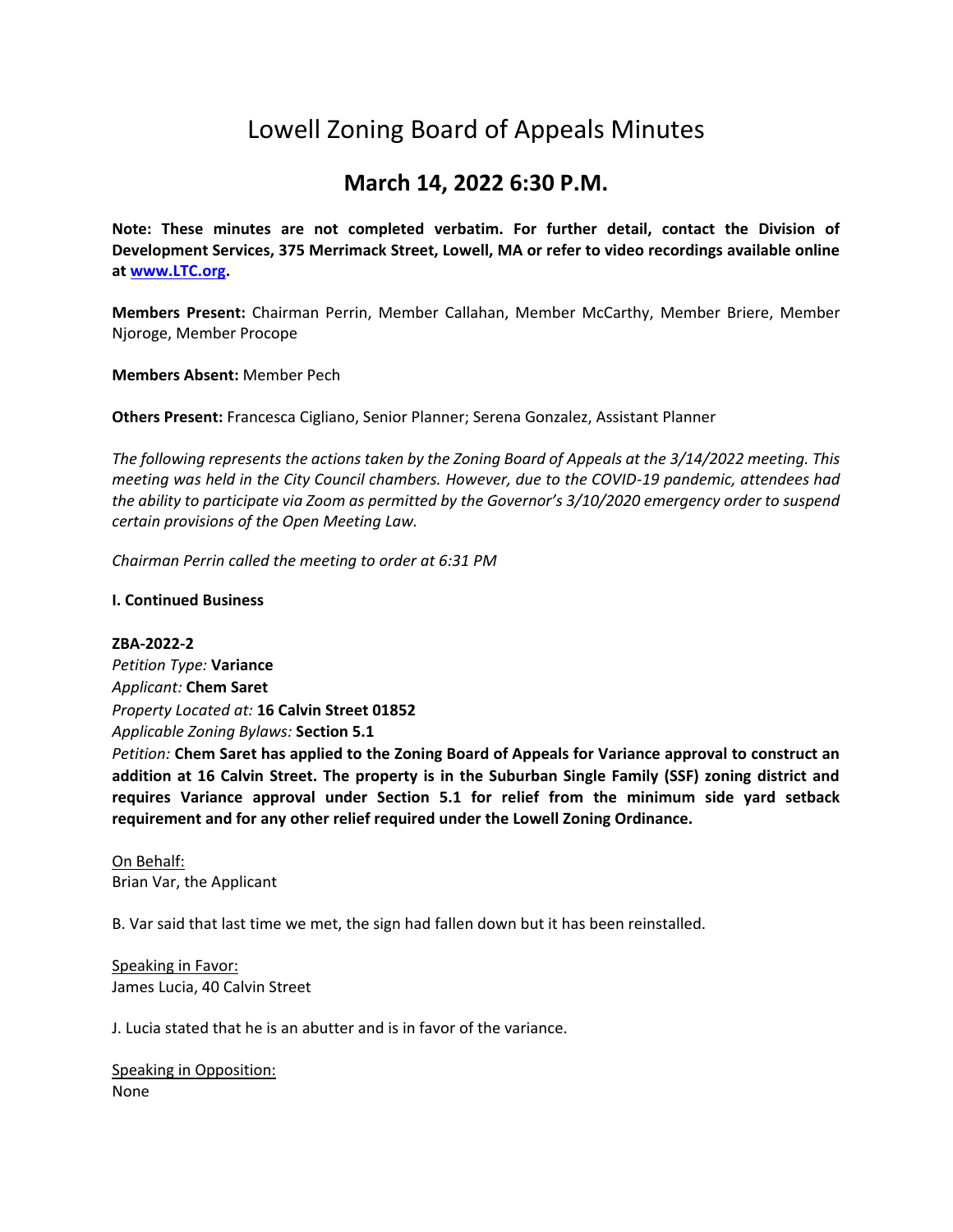## Discussion:

G. Perrin noted that the sign advertising the hearing is now posted.

D. McCarthy said that this application shows restraint and relief is due to the side yard setback of the existing house. He asked whether the applicant would be willing to add a 3ft unpaved buffer between the driveway and house. B. Var said yes.

R. Njoroge added that he is in support of the application.

#### Motion:

D. McCarthy motioned and S. Callahan seconded the motion to approve the variance with the following condition:

1. The applicant shall submit a revised site plan prior to submitting a building permit that provides for a 3-ft. setback from the driveway and proposed addition.

The motion passed unanimously, (5-0).

# **ZBA-2022-6**

*Petition Type:* **Variance** *Applicant:* **Zahi Abuhamdeh** *Property Located at:* **697-699 Beacon Street 01850** *Applicable Zoning Bylaws:* **Section 5.1** *Petition:* **Zahi Abuhamdeh has applied to the Zoning Board of Appeals for Variance approval to construct an addition at 697-699 Beacon Street. The property is in the Suburban Multi Family (SMF) zoning district and requires Variance approval under Section 5.1 for relief from the minimum side yard setback requirement and for any other relief required under the Lowell Zoning Ordinance.**

On Behalf: Zahi Abuhamdeh, the Applicant

Speaking in Favor: None

Speaking in Opposition: Joan Harrison, 685 Beacon Street

J. Harrison said that the school bus stops in front of the house. There is no parking across the street from the house.

#### Discussion:

D. McCarthy is seeking additional information on the site plan. This application feels rushed. D. McCarthy is looking for usable open space calculations so that he knows what relief is needed. D.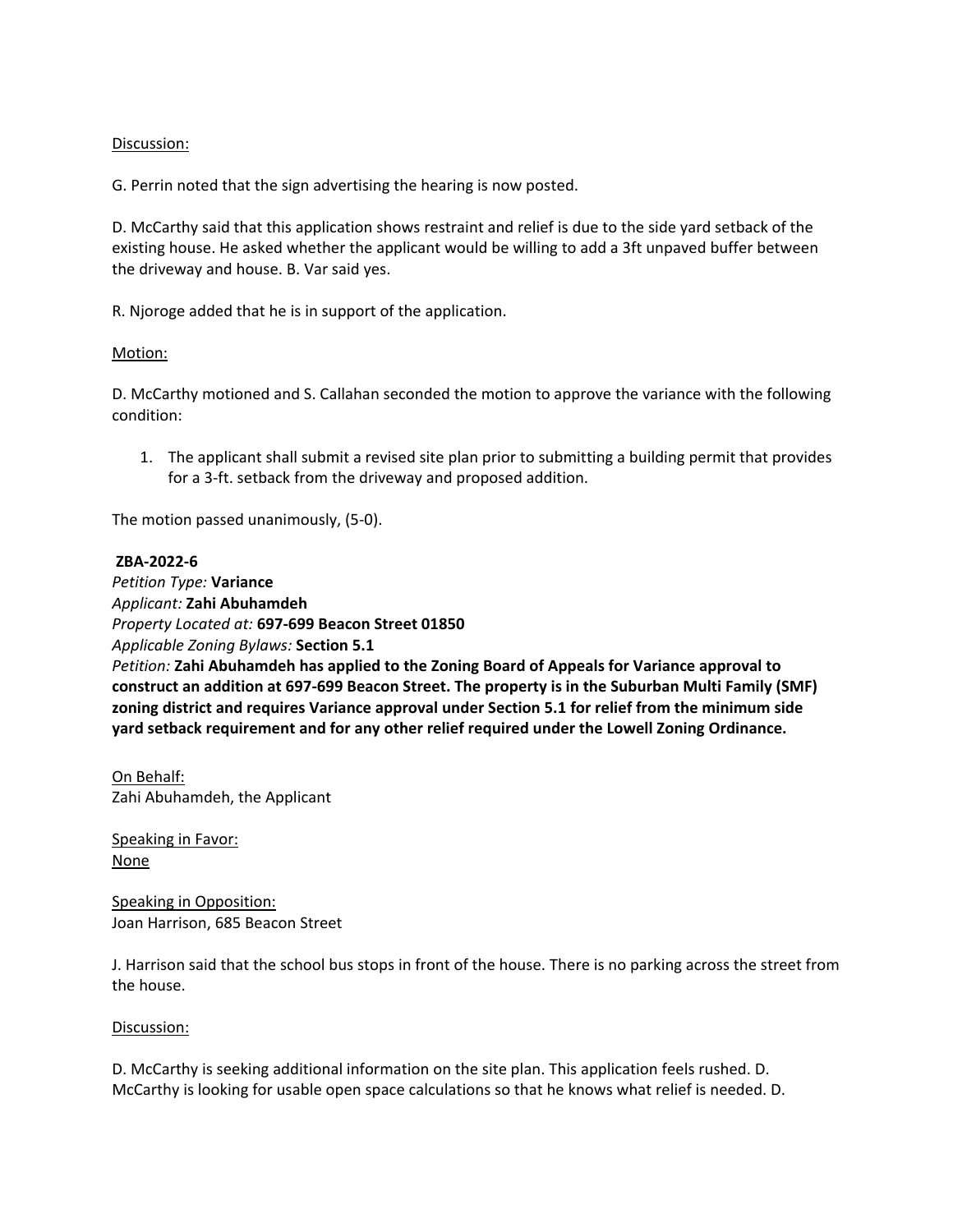McCarthy has never seen 4 stacked parking spaces proposed as a solution and thinks that the elevations are rather utilitarian. D. McCarthy discusses a few architectural suggestions that would make the elevations better suit the neighborhood context. Z. Abuhamdeh said that they would consider these suggestions. D. McCarthy asked if they are adding street trees. Z. Abuhamdeh said no but they are willing to add it.

S. Callahan said that parking was his main concern. He is concerned that neighbors have not had a chance to review the plans.

R. Njoroge agreed that the site plan needs to be updated.

M. Briere's concerns were centered around parking. M. Briere discusses the parking plan.

G. Procope noted that it was a busy street. The activity could be an issue if there are a lot of cars.

G. Perrin said that the stacked parking sounds great on paper. He does not believe it is appropriate for this location. G. Perrin said that the side triangle space and area near electrical box may also become parking. G. Perrin asked what the need is. Z. Abuhamdeh said that there is a need for 4 bedroom housing units. G. Perrin said that adding this addition would be adverse to the property and that it is a public safety concern.

D. McCarthy noted that the application does not thoroughly identify the needed variances (usable open space, new parking layout, no setbacks included on the parking layout).

S. Callahan agreed new plans are needed. F. Cigliano added that the parking plan must have a stamp from a land surveyor to assure the Board that whatever dimensions are included are accurate.

#### Motion:

D. McCarthy motioned and M. Briere seconded the motion to continue to the April 11, 2022 ZBA meeting. The motion passed unanimously, (5-0).

#### **II. New Business**

# **ZBA-2022-8**

*Petition Type:* **Variance** *Applicant:* **JMF Realty, LLC** - **Brian K. Akashian** *Property Located at:* **32 Pine Hill St 01852** *Applicable Zoning Bylaws:* **Section 5.1** 

*Petition:* **JMF Realty, LLC has applied to the Zoning Board of Appeals seeking Variance approval to subdivide an existing lot (Lot 2) containing a single-family structure and construct a new single-family home on the new lot (Lot 1). The subject property is located in the Traditional Multi-Family (TMF) zoning district. Lot 1 and Lot 2 require Variance approval pursuant Section 5.1 for relief from the minimum lot area, minimum lot area per dwelling unit, and minimum frontage requirements, and any other relief required under the Lowell Zoning Ordinance.**

On Behalf: Brian Akashian, Applicant's Attorney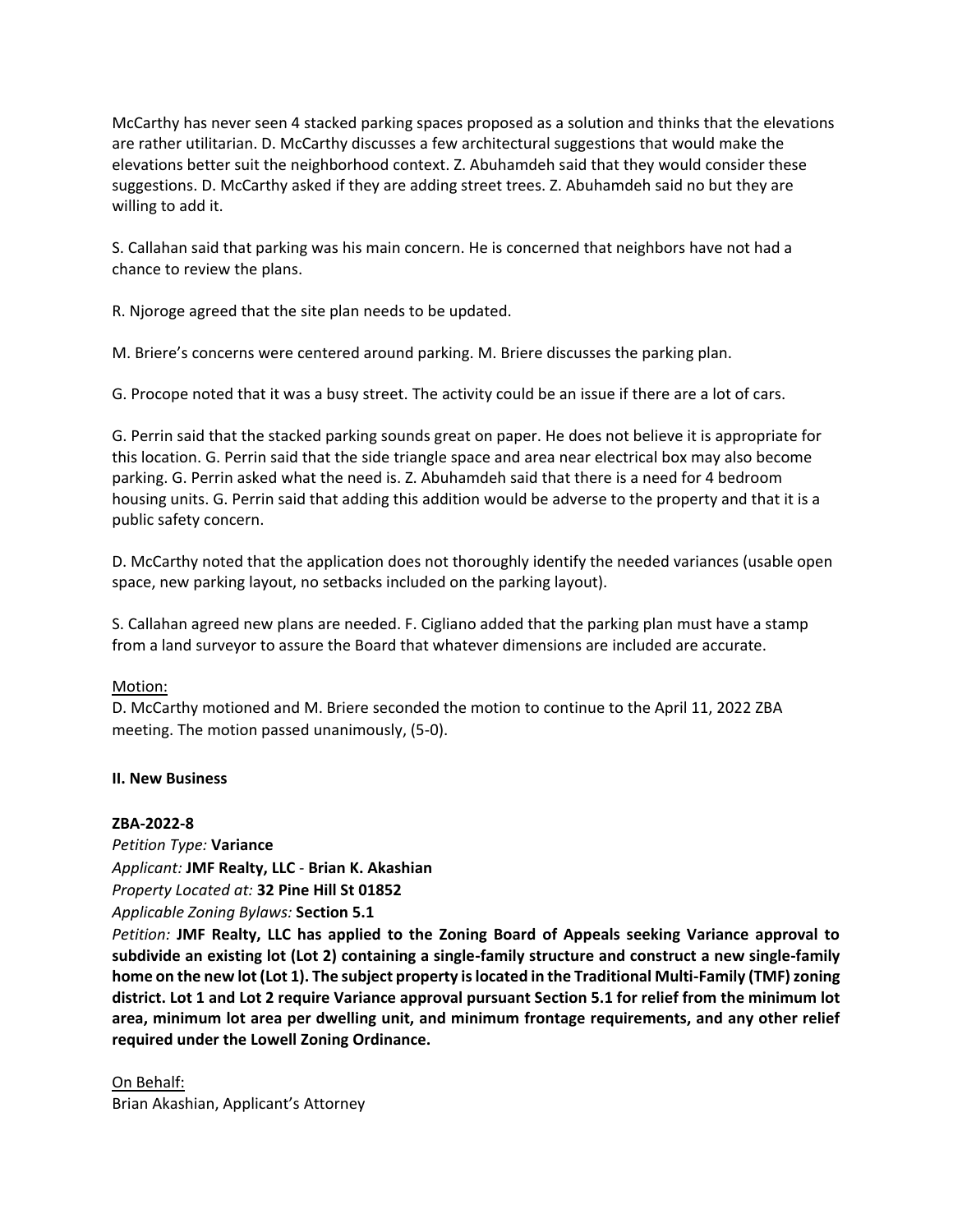Speaking in Favor: None

Speaking in Opposition: Gregory Moran, 33 Prospect Street

G. Moran said that parking is always an issue in that neighborhood. The neighborhood is very crowded. Taking away a lot of urban vegetation. Privacy is a concern. Does not know how adding another house adds value. Seems like we're taking every piece of property and shoving a house in there.

#### Discussion:

S. Callahan asked whether they had reached out to neighbors. B. Akashain said that he had spoken with neighbors. S. Callahan said it is a tight neighborhood. S. Callahan noted that there is not much of a landscape plan.

Michael Faras, the Applicant, said that the trees need to come out to build the house. The plan is to plant trees in kind, the same number as those that are removed. He would be open to arborvitaes along the rear chain link fence. S. Callahan said that would be beneficial. S. Callahan said he would like to add a condition that requires a landscape plan with proper shading in the back with trees.

M. Faras said the street tree can be saved. D. McCarthy noted that the landscape plan should include the preserved street tree.

M. Briere said he has a positive perspective after visiting the site. The plan seems consistent with the thoughts of DPD and fits within the character of the neighborhood.

R. Njoroge noted he is also interested in seeing a landscaping plan and ensuring parking spaces are compliant.

G. Procope added he would want to see green space prioritized at this site.

#### Motion:

#### **ZBA-2022-10**

*Petition Type:* **Variance** *Applicant:* **Niranjan Bhagat** *Property Located at:* **45 Katherine Dr 01854** *Applicable Zoning Bylaws:* **Section 5.1**

*Petition:* **Mr. Niranjan Bhagat has applied to the Zoning Board of Appeals to construct an addition to his single family home at 45 Katherine Drive. The property is located in the Suburban Single Family (SSF) zoning district, and requires one variance for Maximum Floor-Area-Ratio under Section 5.1, and any other relief required under the Lowell Zoning Ordinance.**

On Behalf: None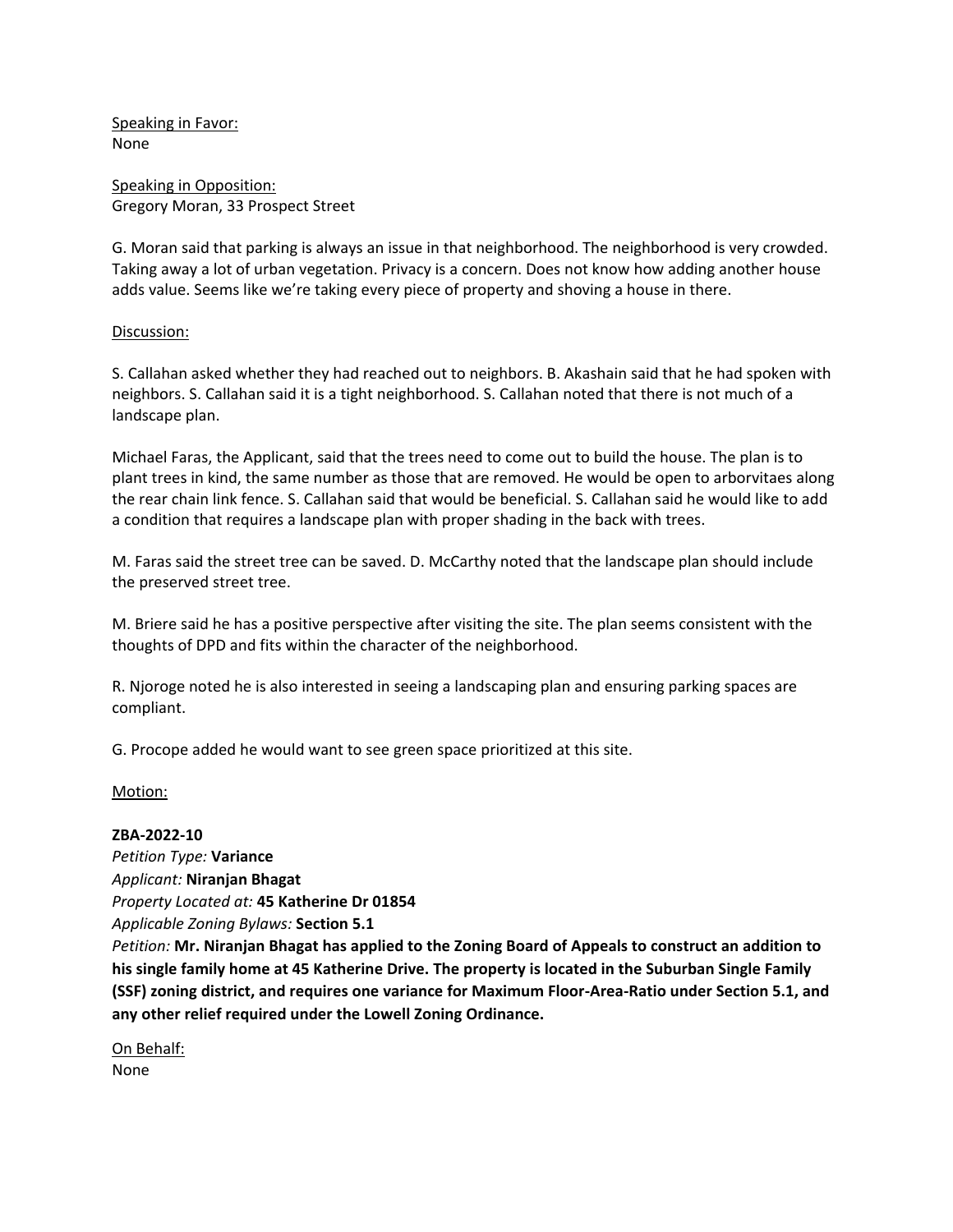Speaking in Favor: None

Speaking in Opposition: None

Discussion: None

Motion:

D. McCarthy motioned to continue the hearing to March 28, 2022. The motion was seconded by S. Callahan and passed unanimously, (5-0).

# **III. Other Business**

# Special Permit Extension: 83 Boulevard St 01854

The applicant is seeking an extension for their Special Permit which was initially granted in April 2019. The applicant is seeking to expand the existing substation at 83 Boulevard Street. The project has been delayed due to Covid related construction and inflation issues. The applicant received a Variance as well at the time of the decision, and they will be refiling for a new Variance approval. The special permit granted under the Project is scheduled to expire on July 12, 2022, and because construction will not commence until after such permit is scheduled to expire, MEC requests that the special permit be extended to October 31, 2023.

On Behalf: Joshua Lee Smith, Applicant's Attorney

Speaking in Favor: None

Speaking in Opposition: None

Discussion:

S. Callahan said that the applicant has shown good cause and understands that they need a new variance approval. J. Lee Smith said that they would be applying for new variances as they get closer to the date of commencement of construction.

D. McCarthy said that the plans are going to be three years old and he is not sure if stormwater regulations will have changed during that time.

#### Motion:

D. McCarthy motioned to approve the Special Permit. The motion was seconded by G. Procope and passed unanimously, (5-0). The Special Permit approval was extended to October 31, 2023.

#### 38-40 Swift Street